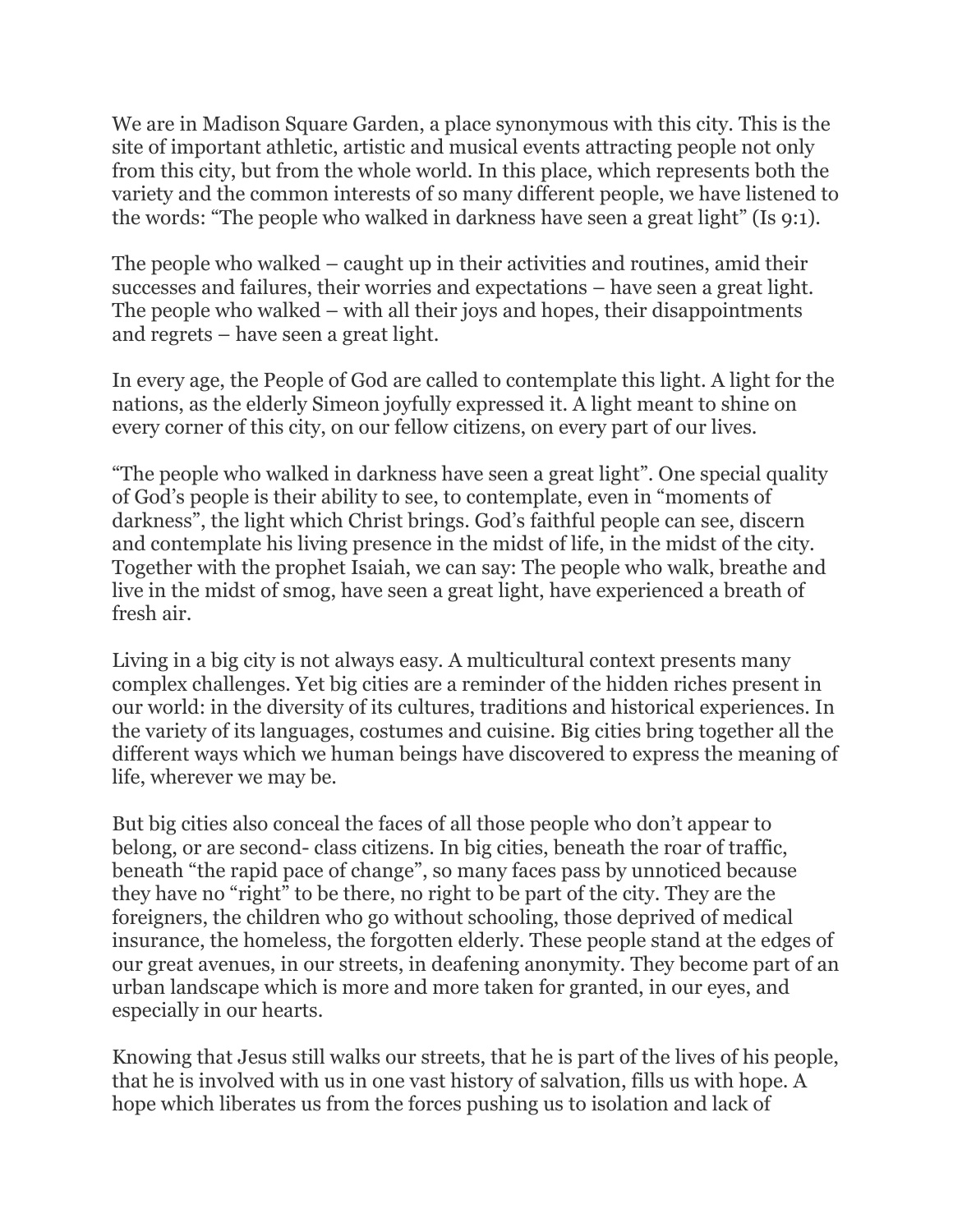concern for the lives of others, for the life of our city. A hope which frees us from empty "connections", from abstract analyses, or sensationalist routines. A hope which is unafraid of involvement, which acts as a leaven wherever we happen to live and work. A hope which makes us see, even in the midst of smog, the presence of God as he continues to walk the streets of our city.

What is it like, this light traveling through our streets? How do we encounter God, who lives with us amid the smog of our cities? How do we encounter Jesus, alive and at work in the daily life of our multicultural cities?

The prophet Isaiah can guide us in this process of "learning to see". He presents Jesus to us as "Wonderful Counselor, the Mighty God, the Everlasting Father, the Prince of Peace". In this way, he introduces us to the life of the Son, so that his life can be our life.

Wonderful Counselor. The Gospels tell us how many people came up to Jesus to ask: "Master, what must we do?" The first thing that Jesus does in response is to propose, to encourage, to motivate. He keeps telling his disciples to go, to go out. He urges them to go out and meet others where they really are, not where we think they should be. Go out, again and again, go out without fear, without hesitation. Go out and proclaim this joy which is for all the people.

The Mighty God. In Jesus, God himself became Emmanuel, God-with-us, the God who walks alongside us, who gets involved in our lives, in our homes, in the midst of our "pots and pans", as Saint Teresa of Jesus liked to say.

The Everlasting Father. No one or anything can separate us from his Love. Go out and proclaim, go out and show that God is in your midst as a merciful Father who himself goes out, morning and evening, to see if his son has returned home and, as soon as he sees him coming, runs out to embrace him. [This is good!] An embrace which wants to take up, purify and elevate the dignity of his children. A Father who, in his embrace, is "glad tidings to the poor, healing to the afflicted, liberty to captives, comfort to those who mourn" (Is 61:1-2).

Prince of Peace. Go out to others and share the good news that God, our Father, walks at our side. He frees us from anonymity, from a life of emptiness and selfishness, and brings us to the school of encounter. He removes us from the fray of competition and self-absorption, and he opens before us the path of peace. That peace which is born of accepting others, that peace which fills our hearts whenever we look upon those in need as our brothers and sisters.

God is living in our cities. The Church is living in our cities, and she wants to be like yeast in the dough. She wants to relate to everyone, to stand at everyone's